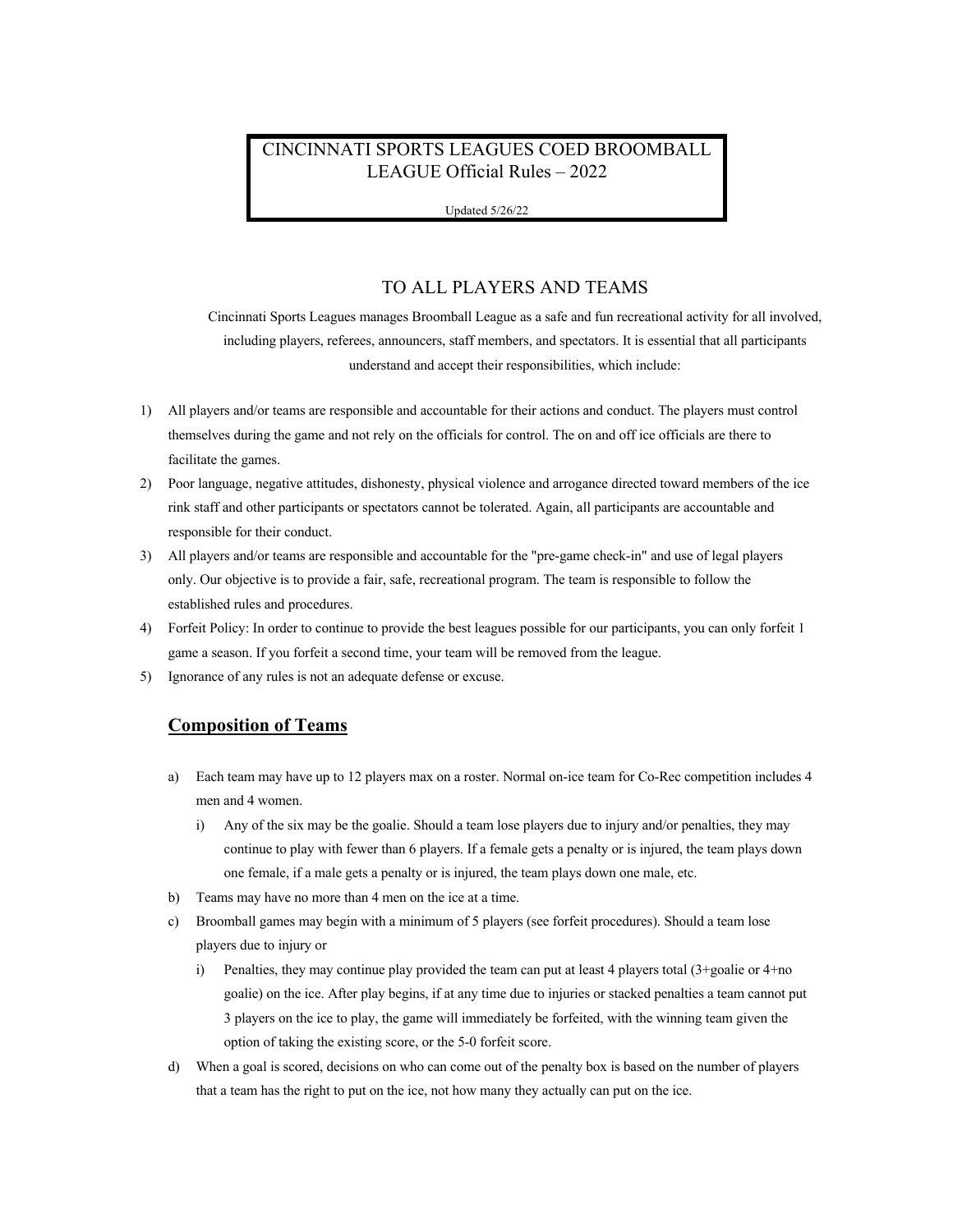e) A substitute (any player not on the roster) must play in at least one regular season game to be eligible to play on that team during playoffs.

### 6) **Time of Match**

The game consists of two 12-minute running time halves, with a 1-minute halftime and a 5-minute changeover between games. There shall be no time-outs except for injury or official time-outs.

7) **Injuries** If there is an injury that requires our First Aider to go onto the ice, the clock will stop. However, in case of serious injury, when a player cannot be moved, based on the scheduled time of the next game, the current game may be shortened or not completed. For example, if there is 12 minutes on the clock, but after the delay, there are only 5 minutes until the next game, the teams will only play 5 minutes. If the game cannot be completed, the score will stand.

### 8) **9-Goal Parity Rule (Mercy Rule)**

At any point in a game, if the winning team leads by 9 goals, the game is declared complete with the winning team leaving the ice (if loser wishes), allowing the rest of the ice to be used by the losing team for practice or scrimmage. This rule is in effect during the regular season and all playoff games. Referees will keep officiating, if requested. The spirit of this rule is for the contest to maintain integrity and not to embarrass the opponent. Scoring goals "in your own net" etc., will result in a 2-minute minor penalty. All goals against must be legitimate.

### **9) Forfeit Procedures**

- a) Teams must have at least 5 players present to start a game. If a team has fewer than 5 players at 5 minutes past the scheduled start time
	- i) That team forfeits.
- b) Forfeits will be recorded as a 5-0 loss for the team that forfeited.
- c) There will be no rescheduling or schedule changes.
- d) The team not forfeiting may use the vacant ice for team practice until 10 minutes before the next scheduled game start time.
- 10) Those on the ice must leave at the scheduled time, regardless of what time is on the clock.
- 11) Players making contact with an official shall be barred from all FSBL activities and the game shall be forfeited immediately. The team may be removed from the League.
- 12) Players or teams who verbally abuse an official or who constantly whine or complain risk individual penalties and suspensions, along with forfeiture of the game and potential team suspensions.

#### 13) **Equipment**

A. Shorts or short pants are not permitted for broomball. A player is required to have clothing which covers the player from the waist to the ankle. No portion of the leg can be exposed.

- 14) Skates are not allowed in broomball. Any type of shoes, boots or sneakers, except those with cleats or alterations or additions to the sole, may be worn. No alterations may be made to the bottom of any shoes.
- 15) The League will supply brooms and balls. Players may use their own sticks, provided that the stick is legal and has no exposed screws on the broom/head portion or shaft. An illegal stick is considered one with a shaft longer than 40 inches, a significantly altered broom/head portion, or a stick that provides a significant advantage to the player because of alteration. The final decision rests with the League Manager.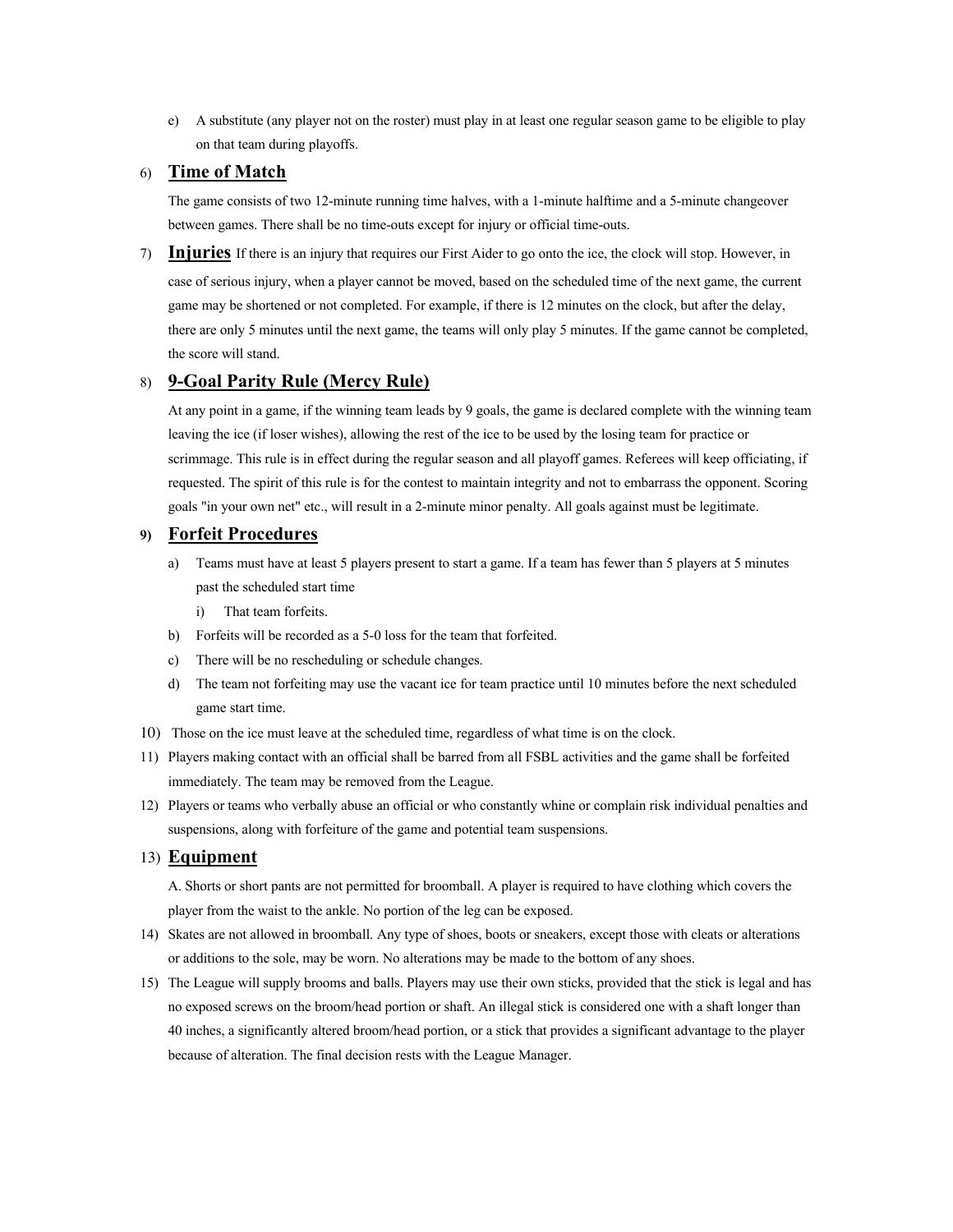- 16) All participants must wear legal helmets. The League will supply helmets, or players may wear their own. If League helmets are used, the chinstrap must be used. Penalty: 1st offense - Warning; 2nd offense - Minor for delay of game
- 17) Players may wear additional protective equipment as they wish. Kneepads, elbow pads, groin protection and gloves are strongly suggested.
- 18) Goalies may wear one catcher or blocker glove and one regular glove. Chest protectors and arm pads are also allowed. Leg pads and goalie-specific hockey pants are not allowed.
- 19) It is the responsibility of each participant to select a properly fitting helmet.
- 20) Players wearing glasses must wear protectors or shatterproof lenses.
- 21) Equipment use is a privilege. Each participant, and ultimately the team manager, is responsible for broken, missing, or abused equipment.
- 22) Please, no face painting. It gets all over our equipment and the opponent.

#### **23) Standings and Officiating**

- a) The League will provide at least one referee and one supervisor. Their decisions are final.
- b) Team records will be recorded in W-L-T format.
- c) There will be no overtime during regular season play.
- d) It is the Team Manager's responsibility to inform the League Manager of any perceived standings errors in a TIMELY manner. It is also the Team Manager's responsibility to check and know the team's playoff game times and communicate this to team members

### **24) General Playing Rules**

- a) The object of the game is to advance the ball down the rink and into the goal of the opposing team.
- b) Movement, Advancement and Shooting:
	- i) The ball may be advanced by the use of the broom or by kicking the ball.
	- ii) A player may only use his/her hand(s) to knock down or catch an airborne ball that must be immediately dropped with no advancement or directional placement. The hand cannot bat the ball to a teammate. If a player bats the ball to a teammate anywhere on the ice, a face-off will occur at the closest approved faceoff spot.
	- iii) Only shooting or deflecting with the broom may take a shot. Shots which unintentionally bounce off a player and into the goal shall be legal scores.
	- iv) Goals will not be counted if:
		- (1) An offensive player intentionally kicks the ball into the net, or if the ball is kicked by an offensive player off an opponent and into the net. For violation: face-off.
		- (2) The ball is batted in with the hand, or of it is batted off an opponent and into the net. For violation: face-off. The offensive player may not "direct" the deflection into the goal. Accidental deflections off arms, legs, etc., are legal goals. The discretion of the referee rules.
		- (3) An attacking player is in the goal crease when the ball enters the net. (See goal crease play, 1.) For violation: face-off.
- c) Face-Offs will be used to begin each period of play and to resume play after any stoppage. On the Fountain Square rink, which is a public skating rink with no blue lines, centerline or dots, face-offs will occur at center ice.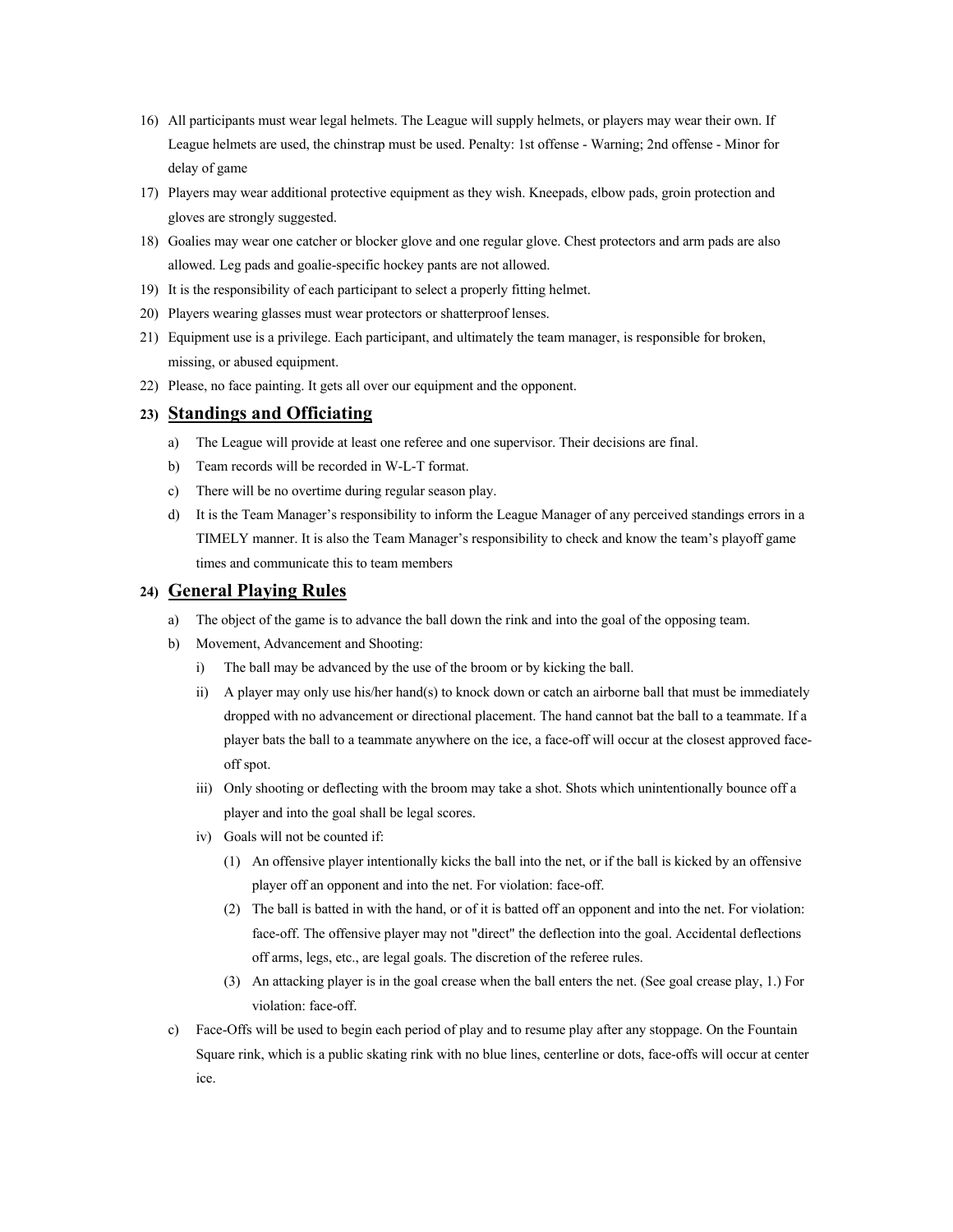- i) During a face-off all players must be on their defensive side of the circle. The attacking player puts their stick down first.
- ii) All players except the two facing-off shall be 10 feet away from the face-off spot. They may not move until the ball is dropped.
- d) Normal icing and offside violations do not apply to Fountain Square broomball.
- e) Free substitution (except when shorthanded) shall be allowed at all times provided that the player coming off the ice is arm's length from the dasher board before a substitute enters the game. For violation, a bench minor penalty will be imposed.
- f) \*IMPORTANT\*: To avoid teams delaying when shorthanded, a shorthanded team cannot change players at any stoppages. Player changes may occur "on the fly only." Injuries will stop the clock. Fake injuries will bring an unsportsmanlike conduct minor.
- g) There will be no spectators allowed on the rink at any time. Any interference will result in a face-off. Teams can be penalized for the inappropriate behavior of their spectators.
- h) Most conventional USA Amateur Hockey penalties will be in effect, along with the revisions unique to our broomball program. All minors are two minutes in length, and majors 5 minutes. When a player receives a minor penalty, and his/her team gives up a shorthand goal, that player may leave the penalty box with the team returning to full strength. Major penalties must be served; no substitutions will be allowed when a shorthanded goal is scored.
- i) No co-incidental penalty rules will be in effect, except in the case of majors.
- j) Strange Delayed Penalty Situation Team A has a power play then there is a delayed penalty on Team B. If Team A scores, the first penalty wipes out and the delayed (2nd) penalty must be served at two or five minutes.
- k) Suspensions: A three (3) game suspension is minimum. Based on the situation, conduct, type of penalty and severity of the incident, greater suspensions are at the discretion of the League Manager.
- l) Any bench minor or delay-of-game penalties may be served by either a male or female.
- m) Goaltender Penalties: All minor penalties assessed to the goalie may be served by another on ice player. That "short player" must be the SAME sex as the goaltender.
- n) Ball Leaving Playing Surface If the ball leaves the playing surface for any reason; the clock will not stop unless the delay exceeds 30 seconds.
- 25) **Crease Play** With no markings on the rink, the crease is defined as a 5-foot-radius semicircle in front of the goal. Referee discretion applies.
	- a) No attacking player shall enter or allow their stick to enter the goal crease whenever the ball is outside the crease. Should the ball enter the goal crease, the attacking player and his/her stick may momentarily enter the crease so as not to risk danger to the goaltender. **Violation:** Whistle and face-off. Minor if action unnecessarily endangers the goaltender
	- b) For defensive players standing in the crease (other than the goalie), a 3-second basketball rule will be in affect (anti- defensing). Violation: 1st occurrence is a warning; occurrence is 2 minutes for Anti-Defensing.
	- c) Goalies are allowed to freeze the ball without penalty providing that the goalie has a body part touching the crease when freezing the ball. Should a goaltender cause a stoppage of play outside the crease, a minor penalty (2 min.) will be imposed on him/her for delay of game.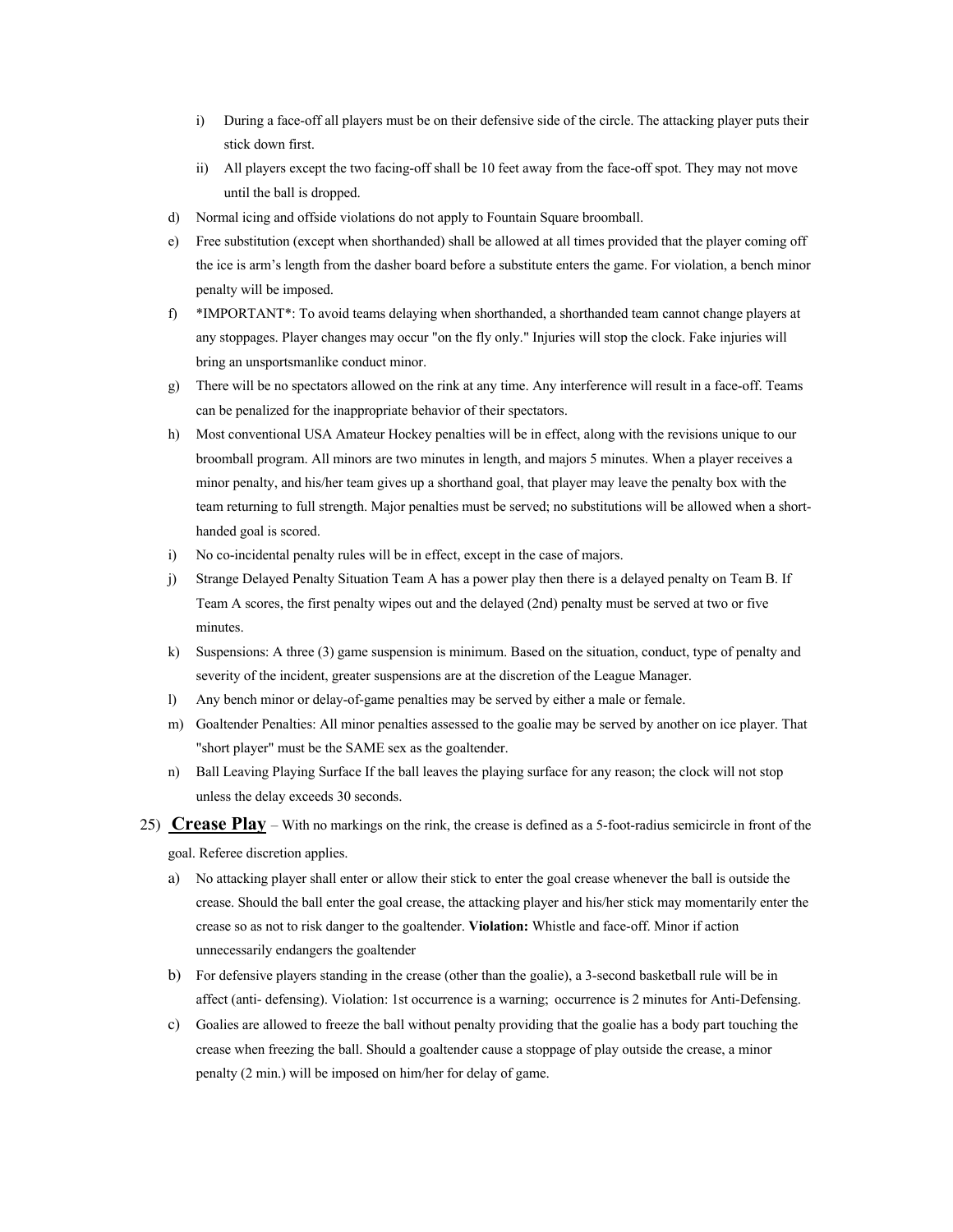- d) Goaltenders may catch, grab, or stop the ball, but for no more than 3 seconds (whistle and a face off). Goalies CANNOT "bowl" or "slap" the ball in a forward direction. Goalies must either roll the ball behind the goal line, or place it on the ground and play it with their stick or feet. (No drop-kicking allowed) Violation: faceoff; minor if goalie does this too often after a warning.
- e) No player may make contact with his/her stick upon the goalie when the goalie is in possession of and in the process of "freezing" the ball (before or after the whistle). \*Penalty: Automatic minor/major for slashing. Any retaliation by the goalie or other players must result in a minor penalty at minimum. \*Penalty: Roughing/Slashing after the whistle.
- f) Players may not put "their stick in the goalies face" when he/she has possession of the ball. The goalie must be provided the "opportunity" to move the ball. Penalty: Goalie Interference (minor)
- 26) **Penalties** There are 5 types of penalty classifications:
	- a) **Minor penalty** two minutes in length. Sometimes double minors are assessed which are two, two-minute penalties.
	- b) **Major penalty** five minutes, with no substitution. Majors may be co-incidental.
	- c) **A 10-minute Misconduct and Gross Misconduct** This is assessed to an individual for verbal or other type of misconduct. The team does not play short-handed. This penalty is always preceded by an unsportsmanlike conduct minor. In the most severe cases, a Gross Misconduct is assessed, which brings with it a game disqualification. Increased use of rude or profane language, arrogance or dishonesty may bring a Gross Misconduct and a minimum 3-game suspension.
	- d) **Fouling Out** Any player accumulating a total of three penalties (not to include serving a penalty for the "bench" or a teammate) in the same game will sit out the rest of the game.

#### **27) Minor Penalties**

- a) Interference You cannot "impede the progress" of an opponent with picks, kicking away the opponent's stick, knocking the stick out of an opponent's hand, etc. However, it is legal to "stick check," which means lifting an opponent's stick from below, as long as it is not determined by the referee to be roughing.
- b) Tripping Occurs by using one's leg, stick, arm, etc. If, when a player intentionally leaves his/her feet to play the ball, and the opponent falls over the player that left his/her feet (regardless of whether the ball is hit) a minor for tripping must be assessed. (See I below.)
- c) Holding Of any part of the opponent's body or broomball stick.
- d) Hooking Using the stick to slow down the opponent.
- e) Unsportsmanlike Conduct The initial penalty assessed for language or any unsportsmanlike conduct. A player who drops his/her stick with the intent to fight or to instigate a fight but is prevented by the officials will receive this minor as a minimum.
- f) Verbal Abuse from Bench
	- i) Any abuse from a non-playing bench person: penalty bench minor then gross misconduct.
	- ii) Abuse from identifiable player: penalty unsportsmanlike minor, 10 min. misconduct, gross misconduct.
	- iii) Abuse from unidentifiable player: penalty bench minor, another bench minor, forfeiture.
	- iv) \*\*Bench minors may be served by anyone on the team.
- g) Delay of Game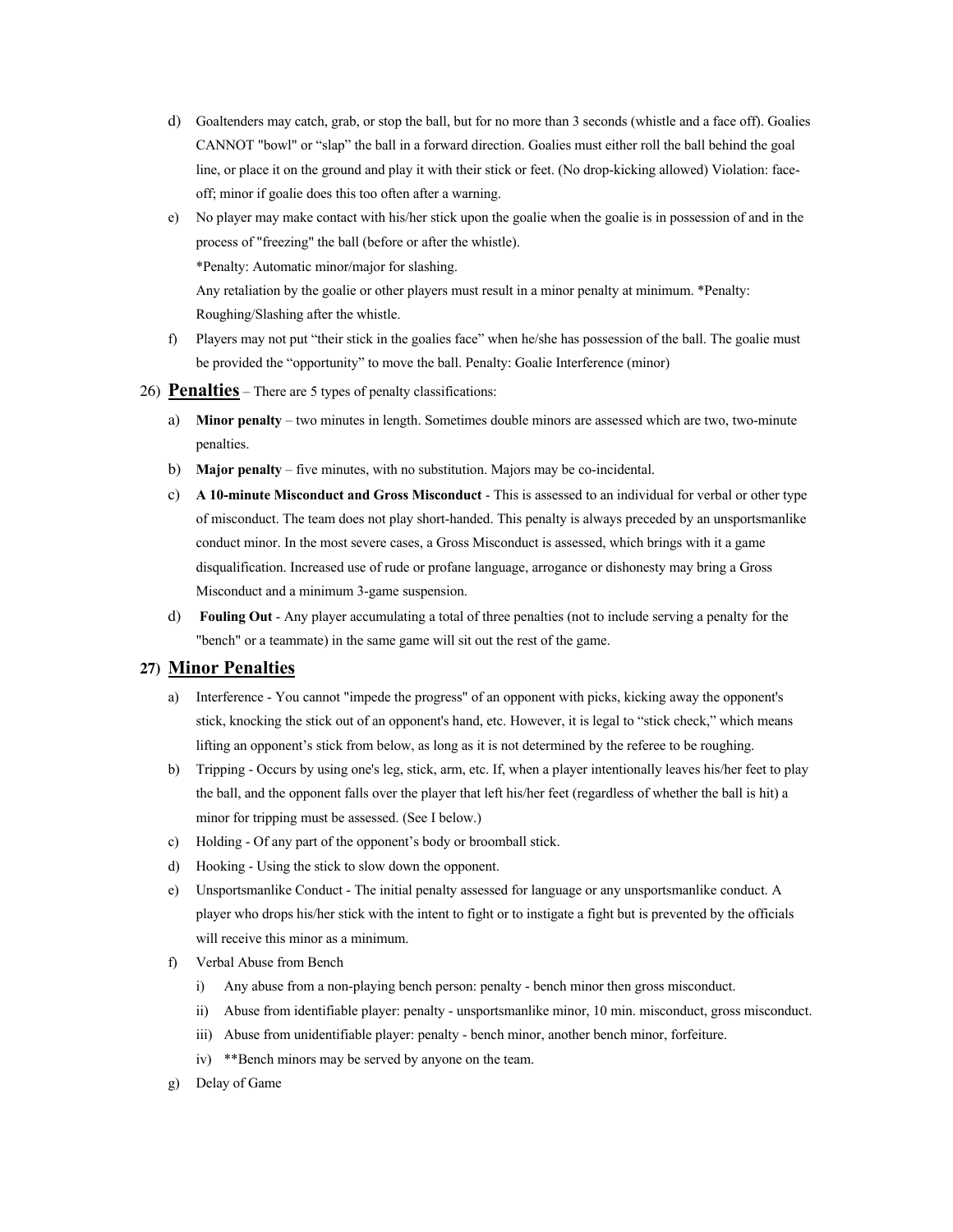- i) Because of the running time periods, a team who intentionally delays the game will receive a twominute penalty. Should a delay-of-game penalty be called with under two minutes remaining in the game, the clock will stop at the time of the delay.
- ii) Falling on the ball a minor penalty shall be imposed on any player other than the goalkeeper in the crease who deliberately falls on or gathers the ball into his/her body.
- iii) A minor penalty shall be imposed on any player or goalkeeper who holds or freezes the ball with his broom, feet or body along the boards in such a manner as to cause a stoppage of play.
- iv) Minor if a team is not ready to start the game.
- v) Repeatedly kicking or shooting/clearing the ball out of the playing surface after at least ONE warning.
- vi) Accidentally displacing the goal by a defensive player in an obvious scoring situation.
- vii) A prone player not making an effort to stand when the ball is close to him/her (see #19 J).
- h) Roughing Any contact with the gloves and an opponent's facemask or upper torso is an automatic roughing penalty. "Pushing" an opponent is also roughing. (May be a single or double minor.)
- i) Intentionally Leaving Your Feet A minor penalty (2 minutes) for "tripping" will be assessed if a player intentionally leaves his/her feet, and intentionally or accidentally trips or causes an opponent to fall. A player can leave their feet to shoot or block a shot provided no opponent is upended. (See B above) In other words, if you slide and hit someone and they fall, it's a penalty. If you slide and hit someone and they don't fall, it's not a penalty.
- j) Should a team play with too many males on the ice, a double minor penalty will be assessed, served by a male.

# **28) Stick Penalties**

- a) Stick penalties are very severe. Broomball sticks are not weapons. Deliberate use of a stick in an attempt to injure an opponent brings a major and possible game disqualification. Contact does not have to be made. Reckless use of the stick may be a minor, double minor or major penalty.
- b) A stick penalty, which results in the drawing of blood but without the intent to injure, is a double minor. (Referee discretion applies.)
- c) All players are accountable and responsible for the use of their stick. Reckless use of the stick will not be tolerated. No contact is necessary for a severe penalty.
- d) A Minor, Double Minor, or Major at the discretion of the officials will be assessed for high-sticking, crosschecking, or slashing.
- e) Any contact (accidental or otherwise) of a stick with a standing opponent's helmet or upper torso brings an automatic penalty (D above).
- f) Slashing the Goalie No player may make contact with his/her stick upon the goalie or wave it in his/her face when the goalie is in possession of and freezing the ball (before or after the whistle). Penalty - automatic minor, or major for slashing. Any retaliation by the goalie or other players must result in minimum minor penalties as well: (Roughing (after whistle), slashing, etc.).
- g) If the ball is in the air above a player's waist and the player reaches for it with or without contact with the "head" of the broom in traffic, a high sticking penalty is automatically imposed. If there is no traffic, then it is an automatic whistle and a face-off (referee discretion).
- h) High Sticking- any shot taken above the waist whether you are in traffic or not, will result in a 2 minute penalty, assessed to the shooter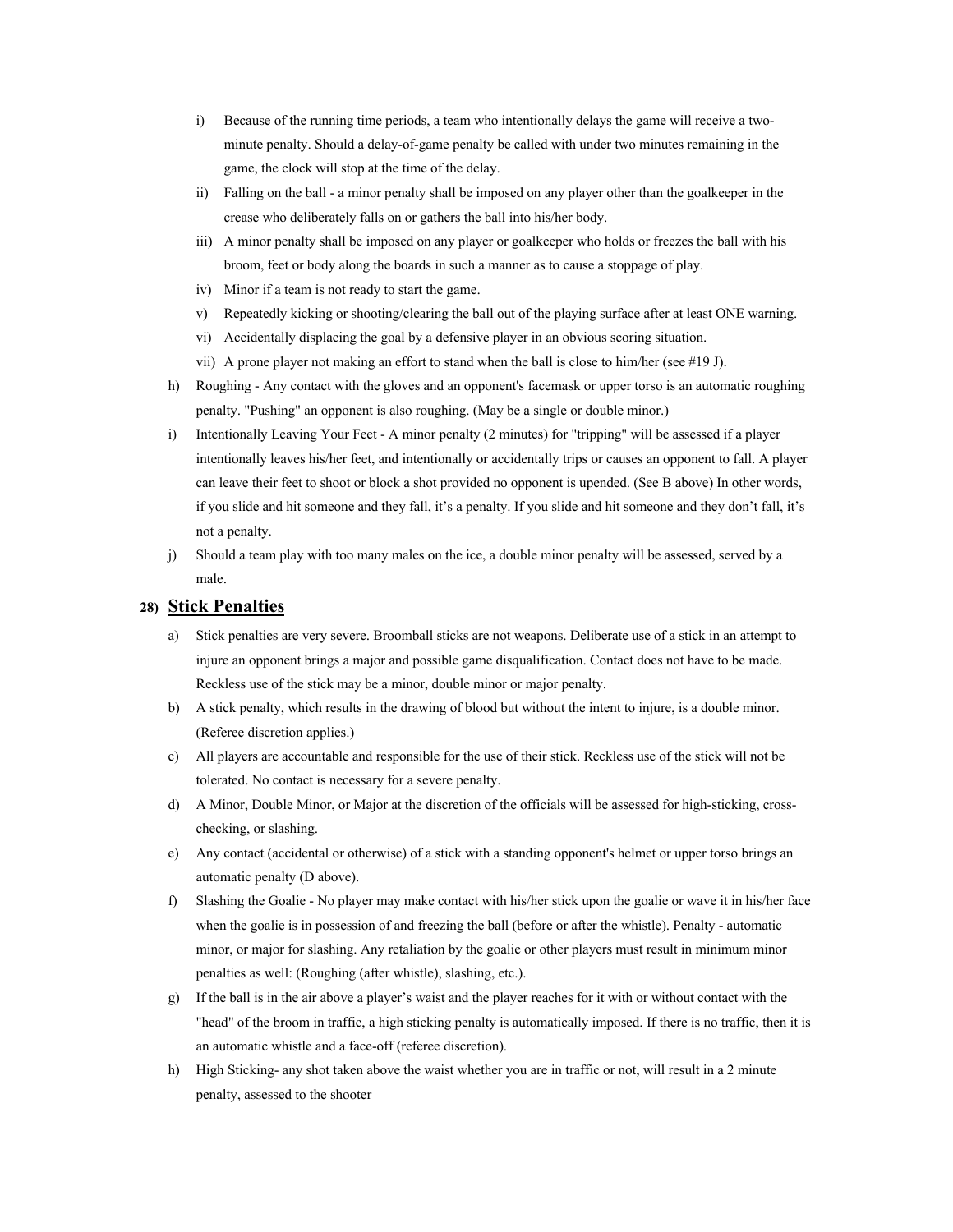i) Often, players end up prone near the ball. That does not give license to the offending player to "accidentally" hurt the prone player. \*Rule\* If, in the opinion of the Official, the offending player is too violent and injures the prone player, a minor or major may be assessed for slashing. However, when prone, that player must make an effort to get up and ignore the playing of the ball. (Penalty: minor for delay of game.)

# **29) Checking Penalties**

- a) There is no deliberate body checking of any type. Any hit/contact not perceived, as incidental will bring a minor, double minor, or gross misconduct at the discretion of the referee.
	- 1. Minor Contact, but not dangerous.
	- 2. Double Minor Dangerous contact, but not vicious.
	- 3. Gross Misconduct Dangerous, vicious contact with intent.
- b) Checking penalties include the traditional penalties called boarding, elbowing, charging, and checking from behind.
- c) Checking can be called even if the player making contact is on his/her knees and slides into an opponent.

# **30) Other Major Penalties**

- a) Kicking an opponent, kicking at an opponent, grabbing the helmet, head butting.
- b) Fighting. Fighting includes punching or wrestling.
- c) 3rd/4th person in an altercation.
	- i) There is no peacemaker rule. Should any type of altercation/confrontation occur, no player may intervene from the ice or from off the bench. You cannot even grab your own player. This adds fuel to a potential fire. An altercation is defined as any situation where at least one minor or major is called.
- d) Players may not come off the bench (or penalty box) during an altercation. Any player coming off the bench during an altercation, whether getting involved or not, will receive a major penalty and possible suspension.
	- (1) If enough players leave the bench and there are not enough for the game to continue, the game will end. In this case, the score will be recorded as it was when the game was stopped, unless the winning team clearly instigates the altercation or cleared the bench first. In that case, the game will be a double forfeit. For having players leave the bench, the teams may also face additional penalties.
- 31) **Empty Net** Should the goalie be pulled or the net be totally empty and the opponent has a clear opportunity to score on the empty net, but is fouled or a thrown stick prohibits the goal, the goal will be awarded.

# **32) Goalie Rules**

- a) Goalies may freeze the ball by covering or picking it up (must be in the crease).
- b) To put the ball back in play, a goalie may:
	- i) Place, roll, or throw the ball behind the net,
	- ii) Place the ball on the ice and use the broom to send it in any direction, or c) place the ball on the ice and kick it in any direction.
	- iii) Goalies may not roll or throw the ball in a forward or lateral direction, and they may not drop kick the ball.
- c) The goalie must either hold the broom in his/her hand or place it back of the goal line so as not to interfere with play. First offense warning, second offense minor penalty for interference; can be called at official's discretion.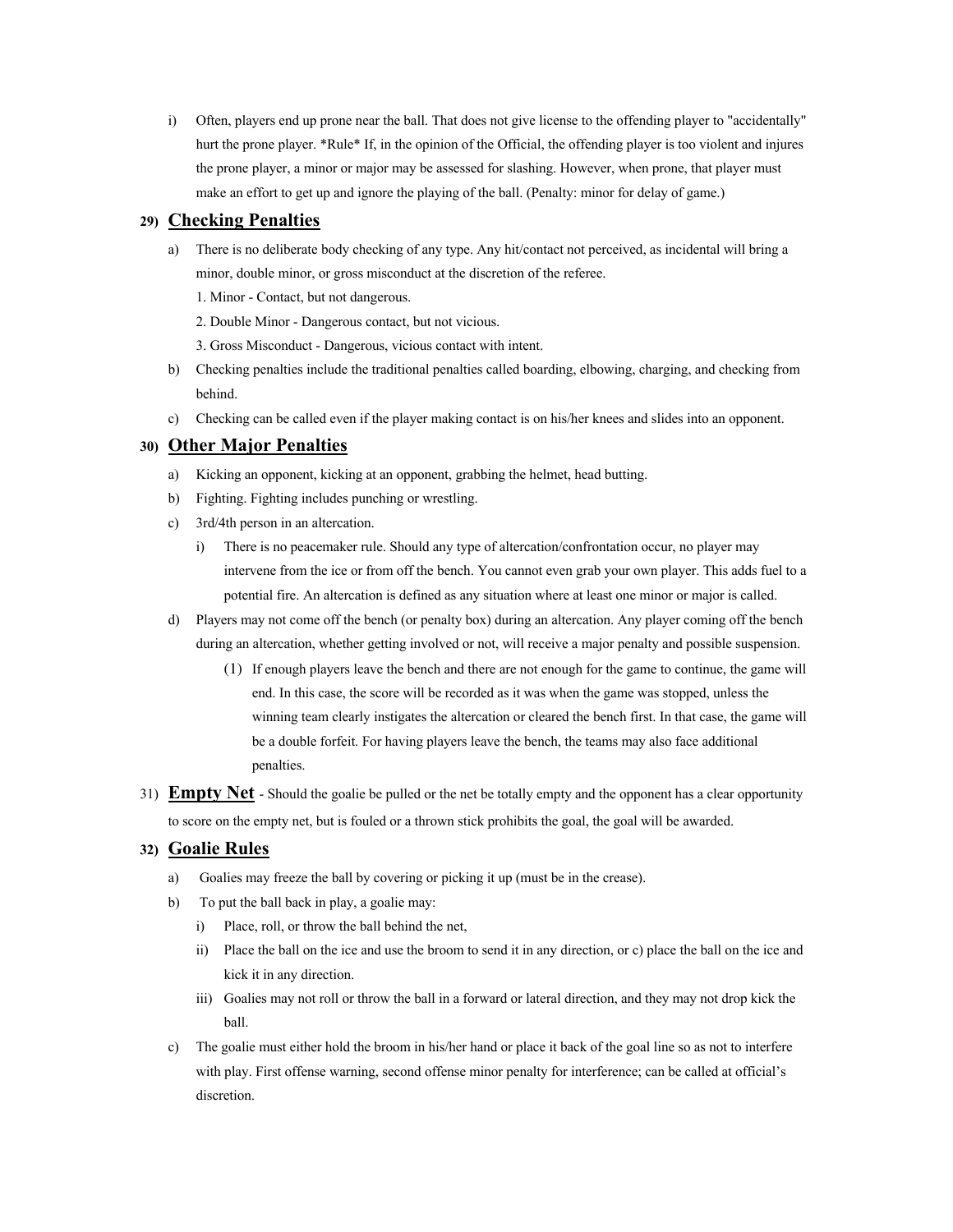- d) Should a goalie leave his/her crease to participate in play outside the crease, the goalie loses "goalie privileges" and no one else can assume those privileges. Upon re-entering the crease, the goalie regains the privileges. \*To change goalies & privileges there must be a stoppage in play and notification to the referee.
- e) No goalie (or any other player) may reach through the net with their stick or hand to play the ball: Penalty: Minor for illegal use of stick/hand.
- f) Violation: First offense: Warning and goalie plays the ball again from his own net. Second offense: goalie plays it again from his own net and one player on the ice serves a 2-minute delay-of-game penalty.

#### **33) Penalty Shots**

- a) All penalty shots may be "declined" and a 2 minute minor accepted.
- b) If the opposing team accepts the penalty shot, nobody goes to the penalty box.
- c) A penalty shot is called for the following reasons:
- d) Defensive player falls on ball in crease. (Other than the goalie.)

2. Throwing a stick anywhere on the ice if it interferes with an opponent's scoring opportunity. 3. Deliberate goal displacement at any time.

4. Player fouled from behind on breakaway (must meet other criteria).

### 34) **Playoff Selection**

Playoff selection will be determined by:

- (1) Head-to-head (best won-lost-tied percentage in games between the clubs)
- (2) Best won-lost-tied percentage in games played within the division
- (3) Best won-lost-tied percentage in games played within the conference
- (4) 4. Most goals for
- (5) Least goals against
- (6) Flip a coin

#### 35) **Playoff Tie-Breaker**

In a playoff, if the game is tied at the end of regulation time, a five-minute overtime period shall be played immediately after an intermission of three minutes. The teams will defend the same goals as in the second period. The game will end when the five minutes has expired or when a goal is scored; the scoring team will be declared the winner. If no goal is scored in the overtime period then the Game Winning Shots Procedure will apply: Game Winning Shots Procedure

1. All shots will be held at only one end of the ice surface. The Referee will be responsible to decide which end of the ice rink will be used for this purpose.

2. The procedure will begin with three different shooters from each team taking alternate shots. The players do not need to be named beforehand.

3. The Referee will call the two captains and flip a coin to determine which team takes the first shot. The winner of the coin toss will have the choice whether his team will shoot first or second.

4. The goalkeepers from each team cannot be changed.

5. The players of both teams will take the shots alternately until a decisive goal is scored.

6. If the result is still tied after 3 shots by each team the procedure shall repeat.

7. If a team declines to participate in the game winning shots procedure the game will be declared as a loss for that team and the other team will be awarded a win. If a player declines to take a shot it will be declared "no score" for his team.